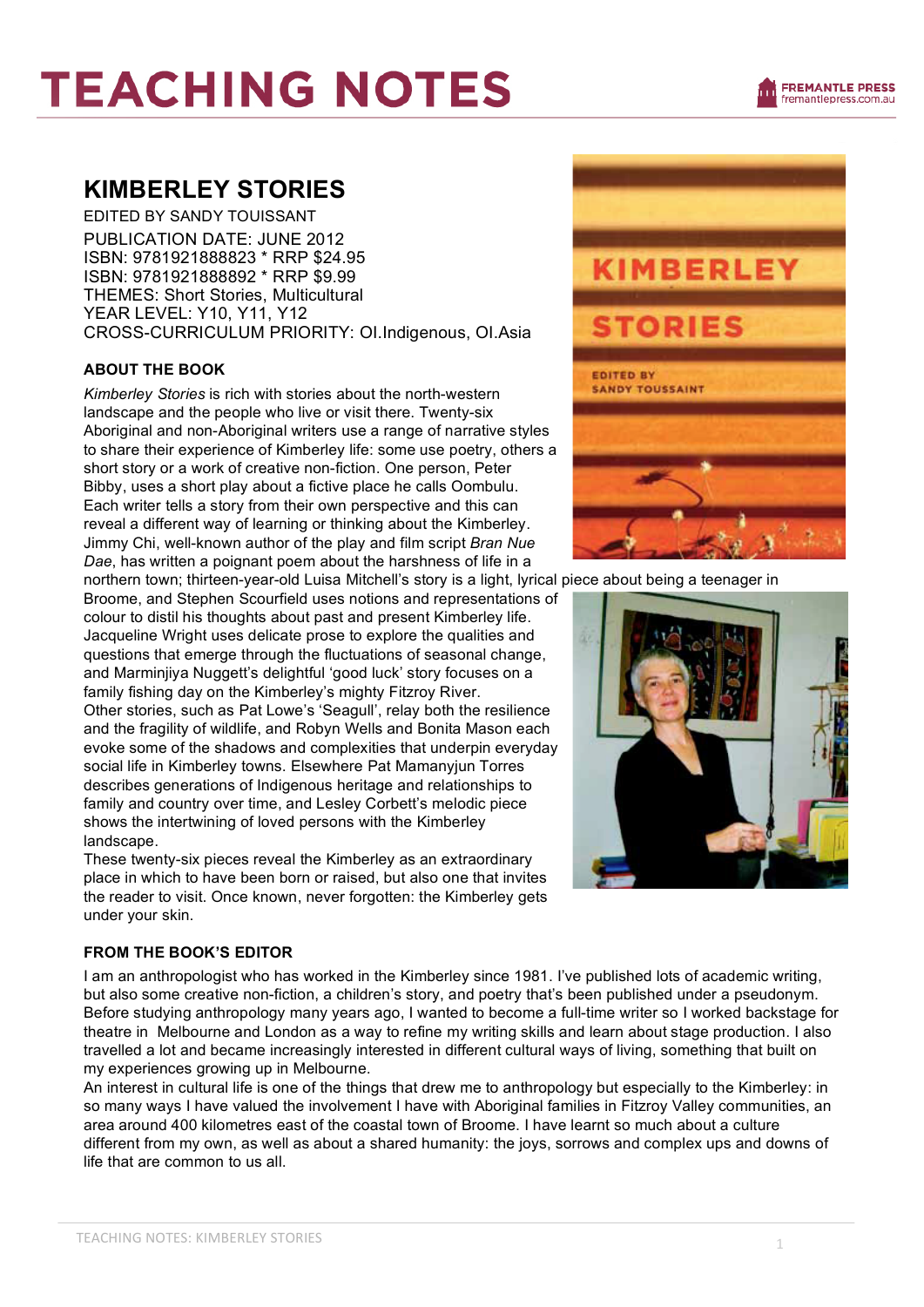## **TEACHING NOTES**

The idea for compiling and editing a book called *Kimberley Stories* began a few years ago during one of the occasions I was working in the Kimberley. On the four and a half hour drive from Fitzroy Crossing to Broome, I started thinking about how there were many different stories to tell about the Kimberley, stories by Aboriginal and kartiya (non-Aboriginal) people, and that these could be told in a variety of styles from different vantage points. With the Kimberley as the unifying theme, I also wanted to introduce some new writers, as well as feature more established writers, as an inclusive way of creative storytelling. I thought that the book could show that each way of storytelling can be equally meaningful regardless of topic, emphasis or style, or the age and experience of each author, poet or artist.

*Kimberley Stories* is not my first book; it is my sixth. The very first one was titled *Willy and Mr Taggle*. The story was written mostly for my then very young daughter, Bree. She used to ask for the same story each night before going to bed so I eventually put it down on paper. An artist friend, Jas Cartwright, created some truly wonderful drawings, and we sent a manuscript away for publication. It was published in 1977 and became a feature of that year's WA Children's Book Week in Perth.

There have been other books since then and they focus mostly on anthropological topics such as native title, the cultural politics of juries, past and present Kimberley Aboriginal life, and social and environmental issues. In some ways, *Kimberley Stories* brings many aspects of my own life together, weaving, as it does, a rich spectrum of stories about a place I cherish, as do the many contributing authors whose superb writing gives the book life.

I am an Adjunct Professor in Social and Environmental Inquiry at The University of Western Australia where I am regularly involved in writing and research projects, and a variety of related activities. Writing, reading, and thinking are always there in some form, both at the university and most other places as well.

#### **STUDY NOTES**

1. Before you read *Kimberley Stories*, write at least three paragraphs about what you know or have learnt about the Kimberley.

For example, were you born, or have you lived in or visited there? Or have you read/heard about the Kimberley via the media or visitors to the region? Have you stayed in the resort town of Broome, or travelled inland to places such as Fitzroy Crossing and Halls Creek, or further east to Kununurra? Describe your impressions of the Kimberley and why you would, or would not, like to return/visit there.

2. Drawing on your response to Question 1, select three chapters from the book at random and read them (your choice can include a short story, the play extract and a poem, or three short stories, or three poems, etc) to explore the following questions:

a. How closely aligned were your earlier impressions of the Kimberley with the insights gained after reading three chapters from *Kimberley Stories*?

b. What were key points raised that you had – or had not – considered before?

c. Did the author's style persuade you to think differently about the Kimberley, or was it the topic in the piece that interested you more? Was it both things? How were these merged?

d. Of the three selected chapters, was one more convincing in style and emphasis than the others? Why?

*3. Kimberley Stories* includes work by new and established authors. Write a short essay to explain the strengths and the weaknesses of writers with publishing experience compared with those who do not have such experience. (You might need to check Contributor Information at pages 199–210 before starting this exercise.) In your essay you might like to write about qualities such as passion for the topic, narrative devices, and what and how you learnt about Kimberley life in each piece.

4. Compare and contrast the chapters by Pat Mamanyjun Torres (pages 74–86) and historian Cathie Clement (pages 129–141). What aspects of history do you learn most about from each author? In what way are these complementary, reconcilable or distinctive?

5. The poem by Robyn Wells, 'butcherman' (pages 166–168), is embedded with gritty symbolism and metaphor. What is the poem's key emphasis for you? Why? Is it a poem that resonates with the Kimberley only?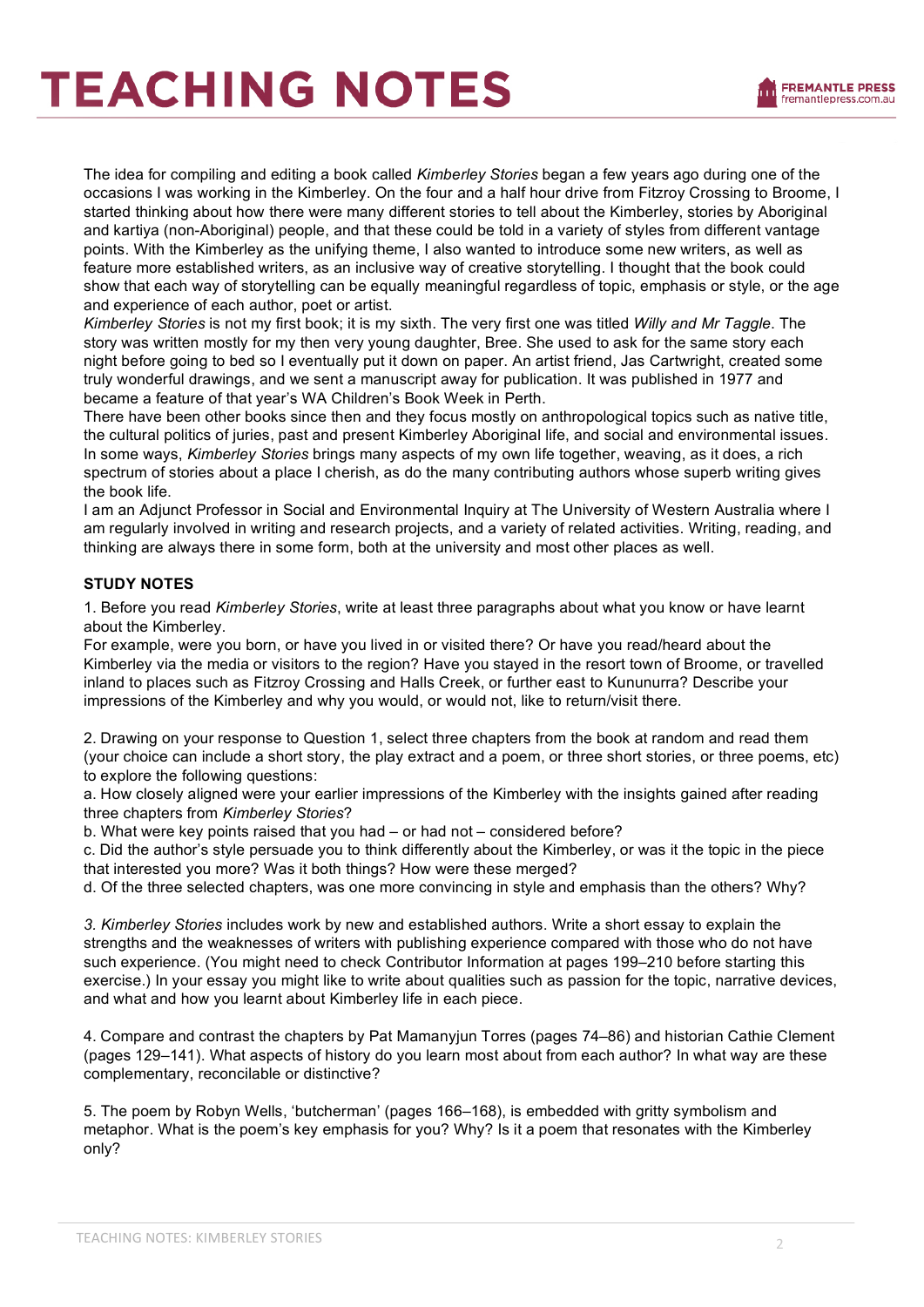### **TEACHING NOTES**

6. Read Luisa Mitchell's 'A pair of feet' (pages 154–159) and then imagine yourself as a thirteen-year-old living and going to school in Broome or another Kimberley location. Is it possible to imagine the experience without having actually known it? How and to what extent does Luisa's story compare with your own life? Why might the two differ? What might be shared?

7. Kate Auty's opening chapter is titled 'Arriving, departing and never quite leaving' (pages 18–26). Read this chapter and discuss the choice of title in relation to the following questions:

a. What is '303'? How and why is it a motif for Auty's chapter?

b. What is Auty's overriding message about life as a child in the Kimberley compared to her more recent experience as an adult?

c. How would you describe Auty's narrative style? What are some examples from her text?

d. Does Auty still live in the Kimberley? What is the role of memory in our relationships with a place?

8. Donna Bing-Ying Mak (pages 108–118) writes about a number of connections that can be made between life in her family homelands of China and Hong Kong, and life and work with Aboriginal people as a medical doctor in the Kimberley. After reading Mak's chapter, turn to Kelvin Garlett's (pages 169– 171) and explore his connections as a Noongar man to cherished Kimberley mates. What, if any, are the threads that weave through both chapters? How important are notions of identity and family in these? Draw on the text in both chapters to support your argument.

9. Imagine you are a theatre critic watching a rehearsal or preview of Peter Bibby's 'From Escapadia' (pages 173–196). Your role is to review the work, especially the dialogue, stage direction and actor roles to assess viability for a major production to open in Sydney and then tour Australia. Your review should take into account play content, emphasis, and possible performance venues, as well as suggestions for who should play certain roles. Finally, based on this assessment, make a strong case for or against the opening of the play and its touring to remote, regional and urban settings.

10. Kim Mahood's piece (pages 41–43) visually combines text and artwork. She uses limited space to convey a huge message. In this context, what is Mahood's work mostly about? What does it say to you? How might her work be interpreted when considered visually and textually?

11. Read *Kimberley Stories* from cover to cover and then write a major review for the *Australian* newspaper's review liftout. Keep in mind the need to discuss the work's strengths, weaknesses and aspirations, literary devices and emphases, interest in exploring the Kimberley from divergent perspectives, and inclusion of Aboriginal and non-Aboriginal writers, both established and new.

You need also to keep in mind that newspapers generally want the style to be accessible for a range of readers so your review should be no more than 800 words, and employing an economic mode of writing.

12. Steve Hawke's story about writing the play *Jandamarra* (pages 121–128) makes several key points about working with Bunuba people when developing the play script. What are these key points? Describe their importance when Aboriginal and non- Aboriginal people work together on writing and other projects. What else could be considered in cross-cultural and linguistic textual translation, and the development of a play like *Jandamarra*?

13. What does Andrew Burke (pages 142–148) learn from his students? Why is the Wanalirri song so central to Burke's story? What are readers likely to learn about teaching in Kimberley community schools, and how might this differ from the experience of teaching and learning in a school located in a less remote place? Do you think making this a mandatory reading in Australian schools would be a good idea or not, and why? What are teachers likely to learn from the students, as well as from Burke?

14. What underlies Murray Jennings' statement, 'A bizarre set-up anywhere else, but in the Kimberley, this was perfectly normal'? (page 102). In your discussion of his chapter (pages 97–107), consider the following sub-questions:

a. What is the context in which Jennings is writing? Does this mean that the words he uses help to explain, or confuse, that context?

b. Does Jennings' use of humour and pathos work in his discussion of 'Sandy's Send-off'?